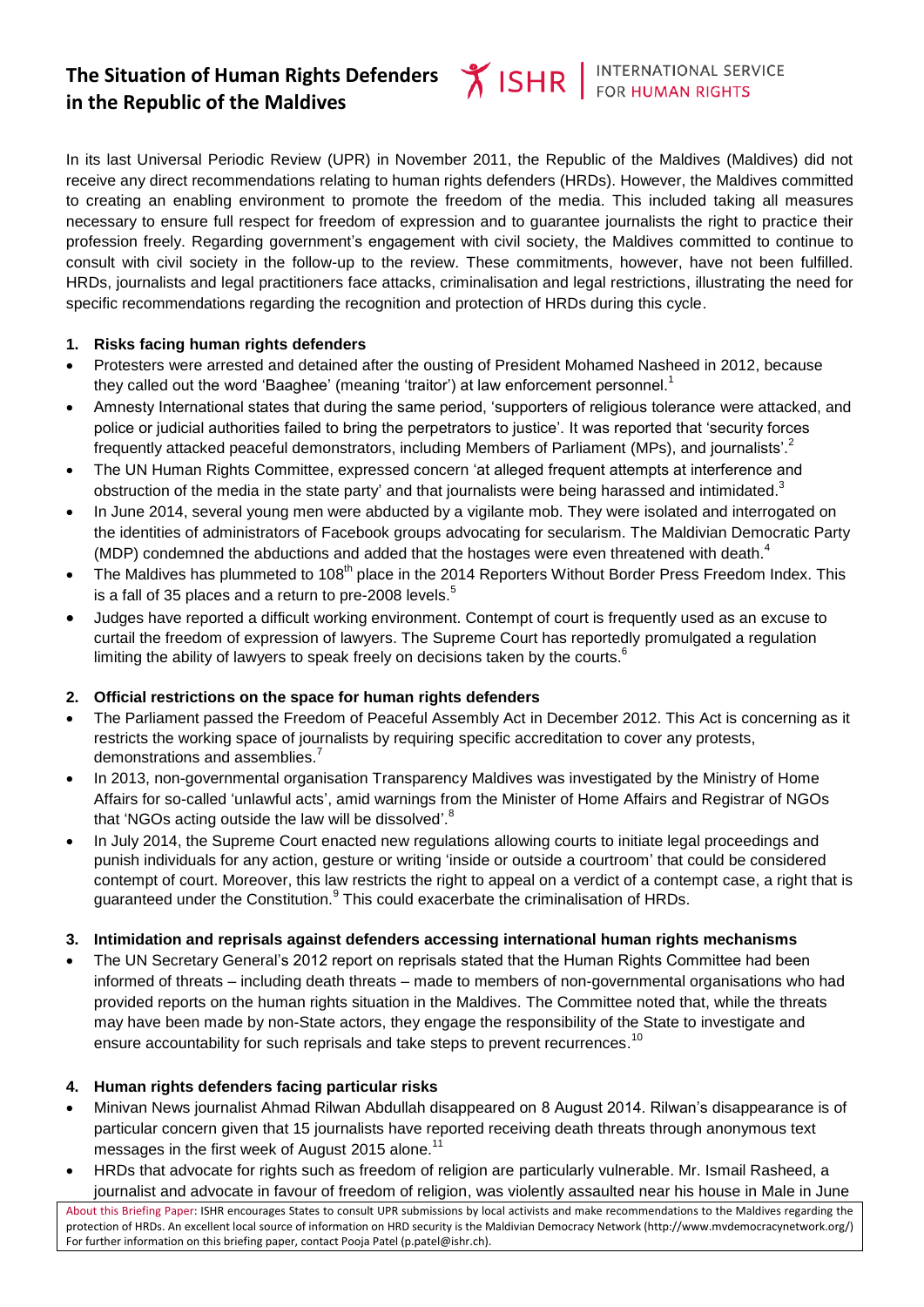2012.<sup>12</sup> In October, Maldivian MP, Dr. Afrasheem Ali, an Islamic moderate and advocate for certain rights within Islam was stabbed to death outside his home.<sup>13</sup> Mohamed Nazim was imprisoned for four days for stating, 'I do not believe in Islam' at a public lecture. He was released after retracting his comments and openly 'reverting' to Islam. While the case was eventually dropped, Mohamed later left the Maldives as a result of the intimidation he was subjected to. $14$ 

- There is very little information on LGBTI organisations, publications or public activities. Uncodified Muslim Sharia Law criminalises homosexual conduct, thus making the Maldives a very insecure place to advocate for the rights of persons who identify themselves as LGBTI. $^{15}$
- In January 2014, a prominent lawyer, Mr. Husnu Suood, was found to be in contempt of court and suspended from all courts. He had allegedly questioned the Supreme Court verdict that invalidated the first round of results of the presidential election, stating that it was unconstitutional.<sup>16</sup>
- Journalists have expressed concern about the fresh wave of anonymous threats received via SMS. The threats prevent reporting on the recent gang violence in August 2014. A threat analysis report reveals that approximately 84% of journalists interviewed had received at least one anonymous threat.<sup>17</sup>

## **5. The response of the State regarding the protection of human rights defenders**

- The Ministry of Foreign Affairs set up a coordinating committee during the first cycle of the UPR to ensure the involvement of civil society. However, only one meeting was held after the UPR Working Group session in November 2011.
- The legal framework protecting freedom of expression remains weak. In November 2011, the Maldives Broadcasting Commission drafted new regulations that would curtail the power and reach of the country's broadcasters. High licensing fees and ownership rules favouring international companies over locally owned stations are to be introduced. These changes if implemented would be a great threat to Maldivian media.<sup>18</sup>
- Freedom of Information has also been regulated by a presidential decree since 2009.<sup>19</sup> The Right to Information Act was passed by the Parliament in December 2013 and ratified by the President in January 2014. It came into force in July 2014 and an 'independent' Commissioner of Information was appointed by the President and endorsed by the Parliament on the 22nd of July 2014. This positive step, which holds whistleblowing protection, aims at enhancing access to information for the public and media.<sup>20</sup>

## **6. Recommendations to the Government of the Republic of the Maldives**

- Refrain from threatening media activists for performing their professional duties, and investigate all threats and intimidation against journalists and civil society by both State and non-State actors.
- Develop and implement specific laws, policies and mechanisms that recognise and protect the work of HRDs and journalists.
- Implement campaigns to raise awareness about the importance and legitimacy of HRDs' work, targeting public officials and law enforcement agencies.
- Guarantee protective measures for HRDs which respond to the level and nature of risk they face, with particular attention on those working on freedom of religion and the rights of the LGBT population.
- Strengthen the legal framework protecting freedom of expression, including by reviewing the Freedom of Peaceful Assembly Act in order to remove restrictions on press coverage of protests.
- The Supreme Court should review their guidance on court regulations, guaranteeing the right to appeal.
- Guarantee implementation of the Right to Information Act.
- Extend invitations to the UN Special Procedures with the view to address the ongoing human rights challenges on the ground, particularly the Special Rapporteurs on the situation of HRDs, on the right to freedom of opinion and expression, as well as on the right to freedom of peaceful assembly and of association.

**Civil society is gravely concerned about the increasing number of restrictions that hinder civil liberties such as freedom of expression, religion and assembly in the Maldives. This represents a significant backslide in the progress made towards democratisation and human rights protection in the country, which the government must work to reverse.** 

<sup>2</sup> http://www.amnesty.org/en/region/maldives/report-2013#section-91-5

- <http://minivannews.com/politics/vigilante-mobs-abduct-young-men-in-push-to-identify-online-secular-activists-86720>
- 5 <http://rsf.org/index2014/en-asia.php>

 $\overline{a}$ <sup>1</sup> [http://www.upr-info.org/sites/default/files/document/maldives/session\\_09\\_-\\_november\\_2010/mia-maldives.pdf](http://www.upr-info.org/sites/default/files/document/maldives/session_09_-_november_2010/mia-maldives.pdf)

<sup>3</sup> [http://docstore.ohchr.org/SelfServices/FilesHandler.ashx?enc=6QkG1d%2fPPRiCAqhKb7yhsm0BTKouDPNIMXWAuPwondEf2gDweUrYTj07](http://docstore.ohchr.org/SelfServices/FilesHandler.ashx?enc=6QkG1d%2fPPRiCAqhKb7yhsm0BTKouDPNIMXWAuPwondEf2gDweUrYTj07d56fdE9lg8T8FSpdJc%2bv3t8TMjcZBVJZ7tkVxW%2bbQL1LT91kBTV%2bWN7zmo0Y5uYWtwtDFqro) [d56fdE9lg8T8FSpdJc%2bv3t8TMjcZBVJZ7tkVxW%2bbQL1LT91kBTV%2bWN7zmo0Y5uYWtwtDFqro](http://docstore.ohchr.org/SelfServices/FilesHandler.ashx?enc=6QkG1d%2fPPRiCAqhKb7yhsm0BTKouDPNIMXWAuPwondEf2gDweUrYTj07d56fdE9lg8T8FSpdJc%2bv3t8TMjcZBVJZ7tkVxW%2bbQL1LT91kBTV%2bWN7zmo0Y5uYWtwtDFqro) 4